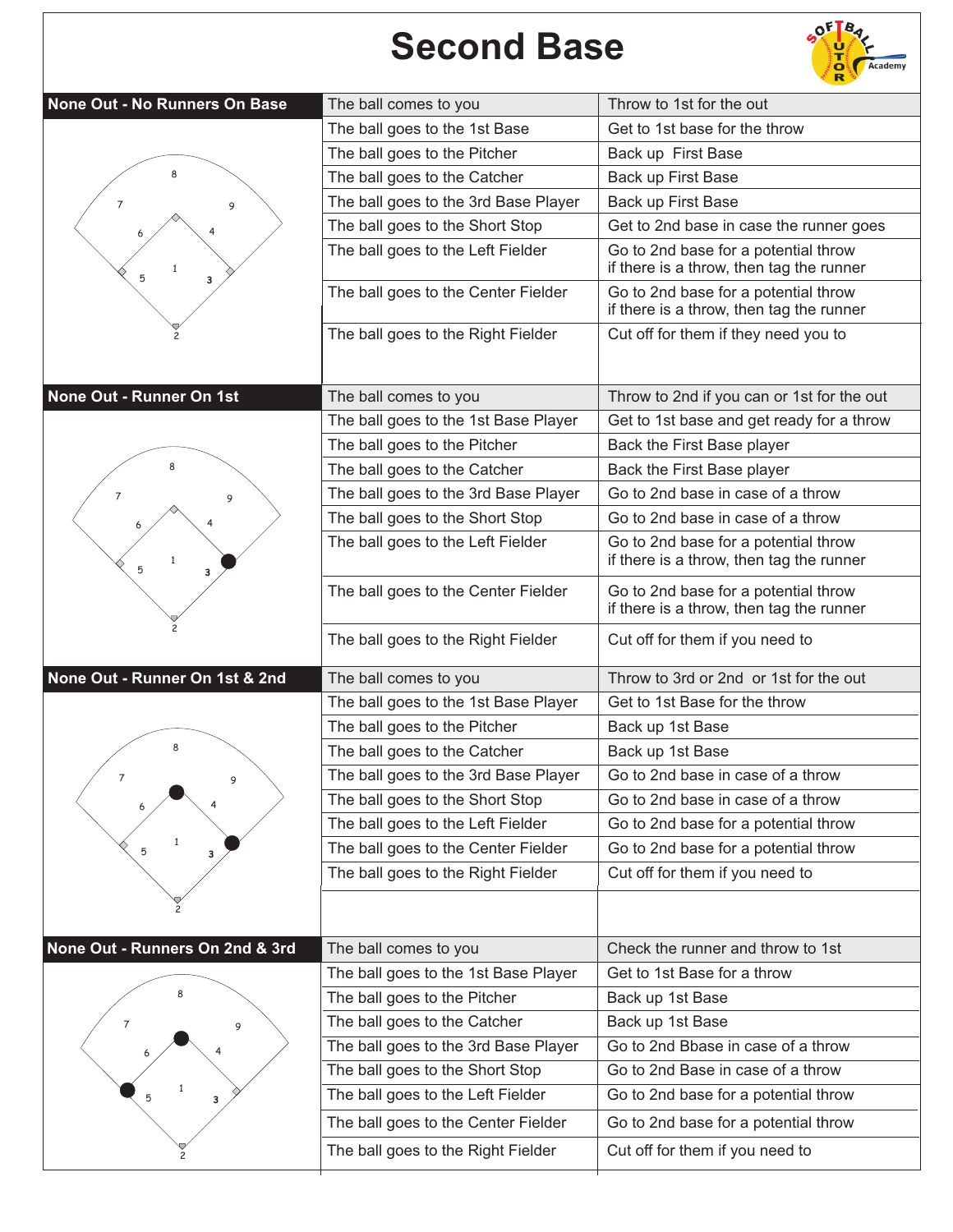| <b>None Out - Bases Loaded</b>          | The ball comes to you                | Throw to home plate for the out                                |
|-----------------------------------------|--------------------------------------|----------------------------------------------------------------|
|                                         | The ball goes to the 1st Base Player | Get to 1st base in case of a throw                             |
|                                         | The ball goes to the Pitcher         | Protect 2nd Base                                               |
| $\overline{7}$<br>9                     | The ball goes to the Catcher         | <b>Protect 2nd Base</b>                                        |
|                                         | The ball goes to the 3rd Base Player | Protect 2nd Base                                               |
|                                         | The ball goes to the Short Stop      | Protect 2nd Base                                               |
| 3                                       | The ball goes to the Left Fielder    | Protect 2nd Base                                               |
|                                         |                                      |                                                                |
|                                         |                                      |                                                                |
|                                         | The ball goes to the Center Fielder  | Protect 2nd Base                                               |
|                                         |                                      |                                                                |
|                                         | The ball goes to the Right Fielder   | Act as the relay for the Right fielder                         |
| <b>None Out</b><br>Runner On 1st & 3rd  | The ball comes to you                | Check the runner at 3rd and throw to 2nd<br>or 1st for the out |
| 8                                       | The ball goes to the 1st Base Player | Get to 1st Base for a throw                                    |
| $\overline{7}$<br>9                     | The ball goes to the Pitcher         | Back up 1st Base                                               |
|                                         | The ball goes to the Catcher         | Back up 1st Base                                               |
|                                         | The ball goes to the 3rd Base Player | Protect 2nd Base                                               |
| $\mathbf{1}$<br>5<br>з                  | The ball goes to the Short Stop      | <b>Protect 2nd Base</b>                                        |
|                                         | The ball goes to the Left Fielder    | <b>Protect 2nd Base</b>                                        |
|                                         | The ball goes to the Center Fielder  | Protect 2nd Base                                               |
|                                         | The ball goes to the Right Fielder   | Act as the Relay for the Right Fielder                         |
| <b>None Out</b><br><b>Runner On 3rd</b> | The ball comes to you                | Check the runner at 3rd and throw to 1st for<br>the out        |
|                                         | The ball goes to the 1st Base Player | Get to 1st for a throw                                         |
|                                         | The ball goes to the Pitcher         | Back up 1st Base                                               |
| $\overline{7}$<br>9                     | The ball goes to the Catcher         | Back up 1st Base                                               |
|                                         | The ball goes to the 3rd Base Player | <b>Protect 2nd Base</b>                                        |
|                                         | The ball goes to the Short Stop      | <b>Protect 2nd Base</b>                                        |
| $\mathbf{1}$<br>5<br>3                  | The ball goes to the Left Fielder    | Protect 2nd Base                                               |
|                                         |                                      |                                                                |
|                                         |                                      |                                                                |
|                                         | The ball goes to the Center Fielder  | Protect 2nd Base                                               |
|                                         |                                      |                                                                |
|                                         |                                      |                                                                |
|                                         | The ball goes to the Right Fielder   | Act as the cut off for the Right Fielder                       |
| <b>None Out</b><br><b>Runner On 2nd</b> | The ball comes to you                | Check the runner at 2nd and throw to 1st<br>for the out        |
|                                         | The ball goes to the 1st Base Player | Get to 1st Base for a throw                                    |
|                                         | The ball goes to the Pitcher         | Back up 1st Base                                               |
|                                         | The ball goes to the Catcher         | Back up 1st Base                                               |
| $\overline{7}$<br>9                     | The ball goes to the 3rd Base Player | Protect 2nd Base                                               |
|                                         | The ball goes to the Short Stop      | Protect 2nd Base                                               |
| 5                                       | The ball goes to the Left Fielder    | Protect 2nd Base                                               |
| 3                                       | - Protect home plate                 |                                                                |
|                                         |                                      | Protect 2nd Base                                               |
|                                         | The ball goes to the Center Fielder  |                                                                |
|                                         | The ball goes to the Right Fielder   | Act as the cutoff for the Right Fielder                        |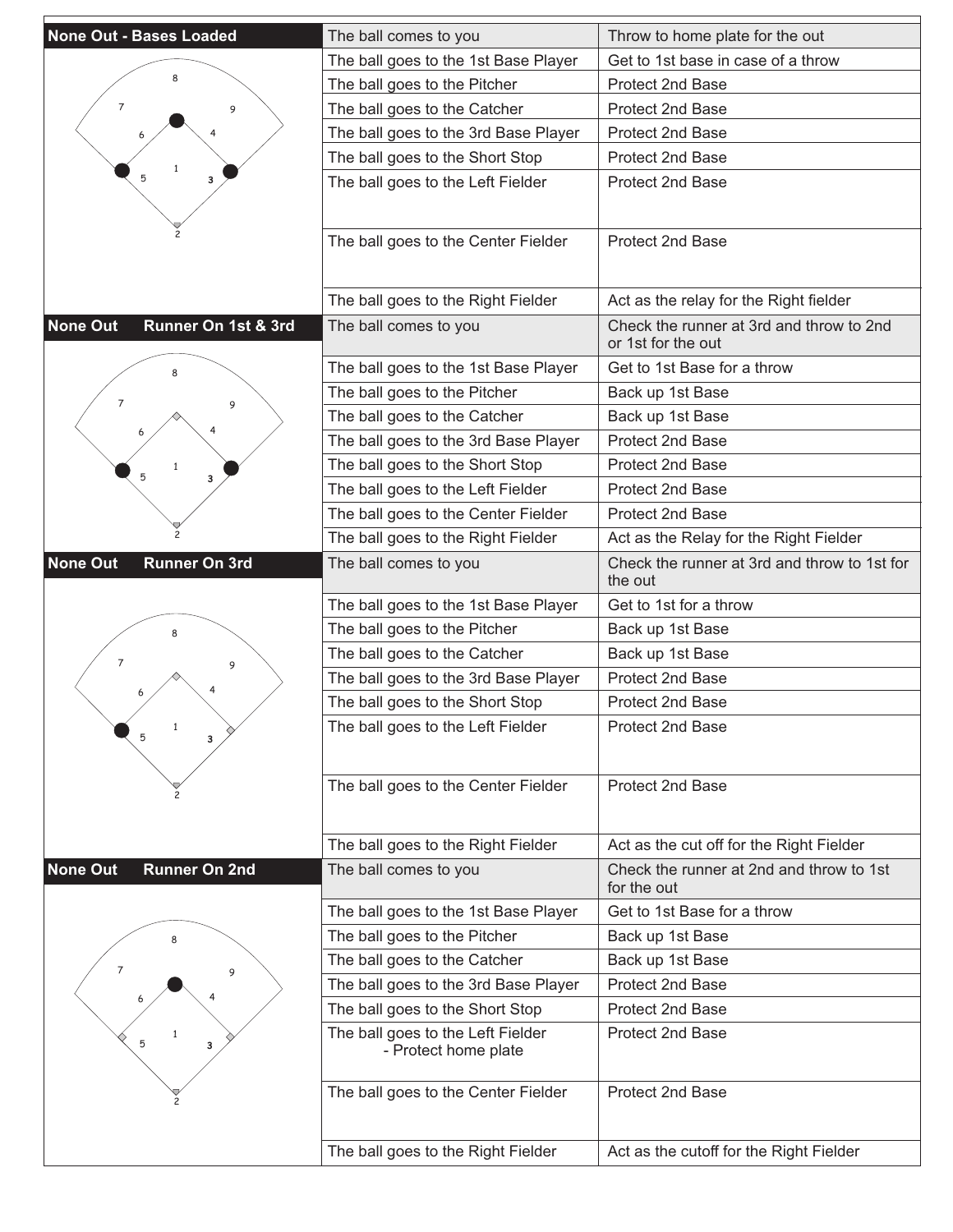| One Out - No Runners On Base   | The ball comes to you                | Throw to 1st for the out                                                         |
|--------------------------------|--------------------------------------|----------------------------------------------------------------------------------|
|                                | The ball goes to the 1st Base        | Get to 1st base for the throw                                                    |
|                                | The ball goes to the Pitcher         | Back up First Base                                                               |
| 8                              | The ball goes to the Catcher         | Back up First Base                                                               |
| $\overline{7}$<br>9            | The ball goes to the 3rd Base Player | Back up First Base                                                               |
|                                | The ball goes to the Short Stop      | Get to 2nd base in case the runner goes                                          |
| $\mathbf{1}$<br>5<br>з         | The ball goes to the Left Fielder    | Go to 2nd base for a potential throw<br>if there is a throw, then tag the runner |
|                                | The ball goes to the Center Fielder  | Go to 2nd base for a potential throw<br>if there is a throw, then tag the runner |
|                                | The ball goes to the Right Fielder   | Cut off for them if they need you to                                             |
| One Out - Runner On 1st        | The ball comes to you                | Throw to 2nd if you can or 1st for the out                                       |
|                                | The ball goes to the 1st Base Player | Get to 1st base and get ready for a throw                                        |
|                                | The ball goes to the Pitcher         | Back the First Base player                                                       |
|                                | The ball goes to the Catcher         | Back the First Base player                                                       |
| 7<br>9                         | The ball goes to the 3rd Base Player | Go to 2nd base in case of a throw                                                |
|                                | The ball goes to the Short Stop      | Go to 2nd base in case of a throw                                                |
| $\mathbf{1}$<br>5<br>3         | The ball goes to the Left Fielder    | Go to 2nd base for a potential throw<br>if there is a throw, then tag the runner |
|                                | The ball goes to the Center Fielder  | Go to 2nd base for a potential throw<br>if there is a throw, then tag the runner |
|                                | The ball goes to the Right Fielder   | Cut off for them if you need to                                                  |
|                                |                                      |                                                                                  |
| One Out - Runner On 1st & 2nd  | The ball comes to you                | Throw to 3rd or 2nd or 1st for the out                                           |
|                                | The ball goes to the 1st Base Player | Get to 1st Base for the throw                                                    |
|                                | The ball goes to the Pitcher         | Back up 1st Base                                                                 |
| 8                              | The ball goes to the Catcher         | Back up 1st Base                                                                 |
| $\overline{7}$<br>9            | The ball goes to the 3rd Base Player | Go to 2nd base in case of a throw                                                |
|                                | The ball goes to the Short Stop      | Go to 2nd base in case of a throw                                                |
| 5<br>3                         | The ball goes to the Left Fielder    | Go to 2nd base for a potential throw                                             |
|                                | The ball goes to the Center Fielder  | Go to 2nd base for a potential throw                                             |
|                                | The ball goes to the Right Fielder   | Cut off for them if you need to                                                  |
| One Out - Runners On 2nd & 3rd | The ball comes to you                | Check the runner and throw to 1st                                                |
|                                | The ball goes to the 1st Base Player | Get to 1st Base for a throw                                                      |
|                                | The ball goes to the Pitcher         | Back up 1st Base                                                                 |
|                                | The ball goes to the Catcher         | Back up 1st Base                                                                 |
| 7                              | The ball goes to the 3rd Base Player | Go to 2nd Bbase in case of a throw                                               |
| 9                              | The ball goes to the Short Stop      | Go to 2nd Base in case of a throw                                                |
| 5<br>з                         | The ball goes to the Left Fielder    | Go to 2nd base for a potential throw                                             |
|                                | The ball goes to the Center Fielder  | Go to 2nd base for a potential throw                                             |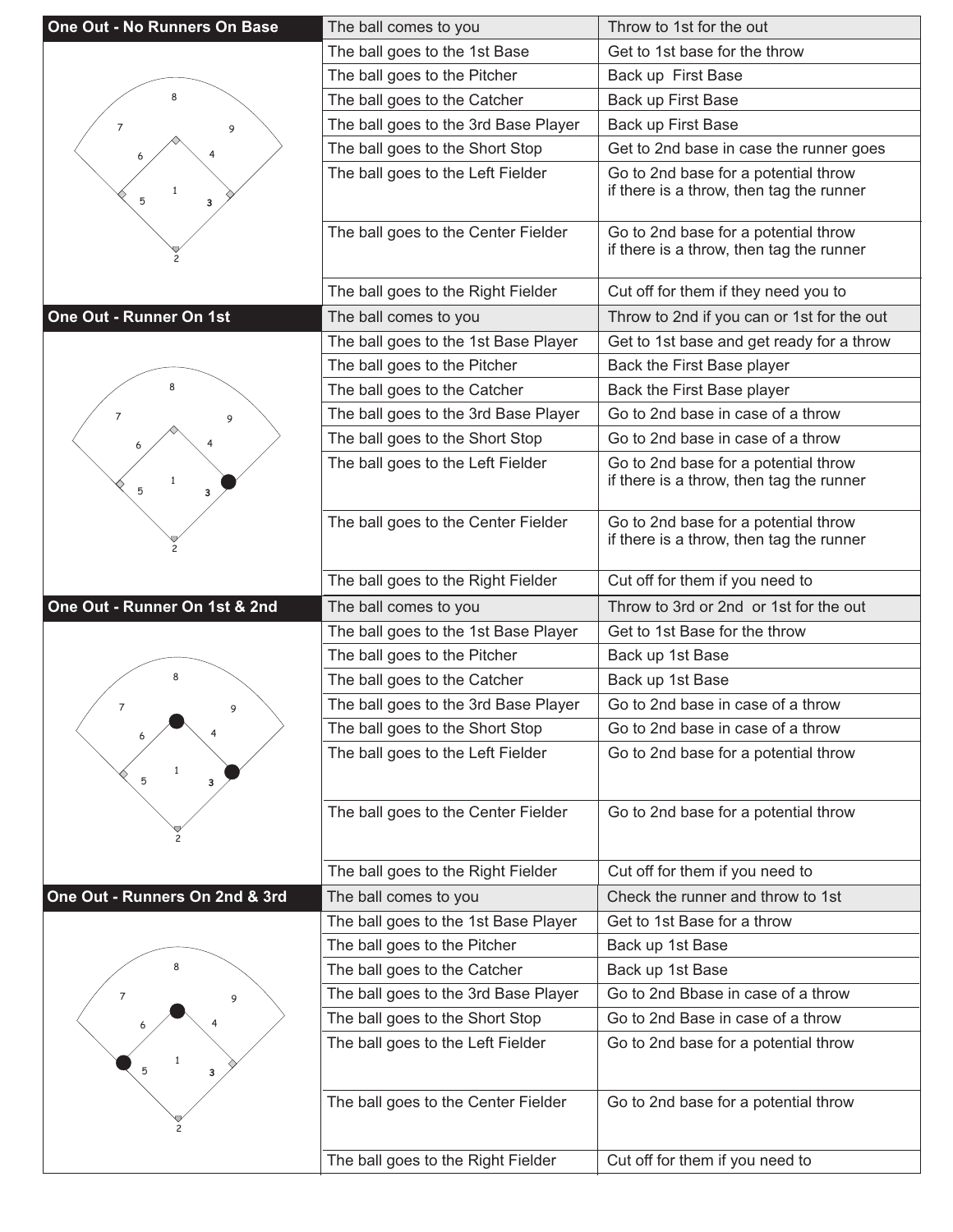| <b>One Out - Bases Loaded</b>   | The ball comes to you                | Throw to home plate for the out                                |
|---------------------------------|--------------------------------------|----------------------------------------------------------------|
|                                 | The ball goes to the 1st Base Player | Get to 1st base in case of a throw                             |
|                                 | The ball goes to the Pitcher         | Protect 2nd Base                                               |
| 7<br>9                          | The ball goes to the Catcher         | <b>Protect 2nd Base</b>                                        |
|                                 | The ball goes to the 3rd Base Player | Protect 2nd Base                                               |
|                                 | The ball goes to the Short Stop      | Protect 2nd Base                                               |
| 3                               | The ball goes to the Left Fielder    | Protect 2nd Base                                               |
|                                 |                                      |                                                                |
|                                 |                                      |                                                                |
|                                 | The ball goes to the Center Fielder  | Protect 2nd Base                                               |
|                                 |                                      |                                                                |
|                                 | The ball goes to the Right Fielder   | Act as the relay for the Right fielder                         |
| One Out<br>Runner On 1st & 3rd  | The ball comes to you                | Check the runner at 3rd and throw to 2nd<br>or 1st for the out |
|                                 | The ball goes to the 1st Base Player | Get to 1st Base for a throw                                    |
| $\overline{7}$<br>9             | The ball goes to the Pitcher         | Back up 1st Base                                               |
|                                 | The ball goes to the Catcher         | Back up 1st Base                                               |
|                                 | The ball goes to the 3rd Base Player | Protect 2nd Base                                               |
| 5<br>з                          | The ball goes to the Short Stop      | Protect 2nd Base                                               |
|                                 | The ball goes to the Left Fielder    | <b>Protect 2nd Base</b>                                        |
|                                 | The ball goes to the Center Fielder  | Protect 2nd Base                                               |
|                                 | The ball goes to the Right Fielder   | Act as the Relay for the Right Fielder                         |
| One Out<br><b>Runner On 3rd</b> | The ball comes to you                | Check the runner at 3rd and throw to 1st for<br>the out        |
|                                 | The ball goes to the 1st Base Player | Get to 1st for a throw                                         |
|                                 | The ball goes to the Pitcher         | Back up 1st Base                                               |
| $\overline{7}$<br>9             | The ball goes to the Catcher         | Back up 1st Base                                               |
|                                 | The ball goes to the 3rd Base Player | Protect 2nd Base                                               |
|                                 | The ball goes to the Short Stop      | Protect 2nd Base                                               |
| $\mathbf{1}$<br>5               | The ball goes to the Left Fielder    | Protect 2nd Base                                               |
|                                 |                                      |                                                                |
|                                 | The ball goes to the Center Fielder  | Protect 2nd Base                                               |
|                                 |                                      |                                                                |
|                                 | The ball goes to the Right Fielder   | Act as the cut off for the Right Fielder                       |
| One Out<br><b>Runner On 2nd</b> | The ball comes to you                | Check the runner at 2nd and throw to 1st                       |
|                                 |                                      | for the out                                                    |
|                                 | The ball goes to the 1st Base Player | Get to 1st Base for a throw                                    |
|                                 | The ball goes to the Pitcher         | Back up 1st Base                                               |
| $\overline{7}$<br>9             | The ball goes to the Catcher         | Back up 1st Base                                               |
|                                 | The ball goes to the 3rd Base Player | Protect 2nd Base                                               |
|                                 | The ball goes to the Short Stop      | Protect 2nd Base                                               |
| 1<br>5<br>3                     | The ball goes to the Left Fielder    | Protect 2nd Base                                               |
|                                 | - Protect home plate                 |                                                                |
|                                 | The ball goes to the Center Fielder  | Protect 2nd Base                                               |
|                                 |                                      |                                                                |
|                                 |                                      |                                                                |
|                                 | The ball goes to the Right Fielder   | Act as the cutoff for the Right Fielder                        |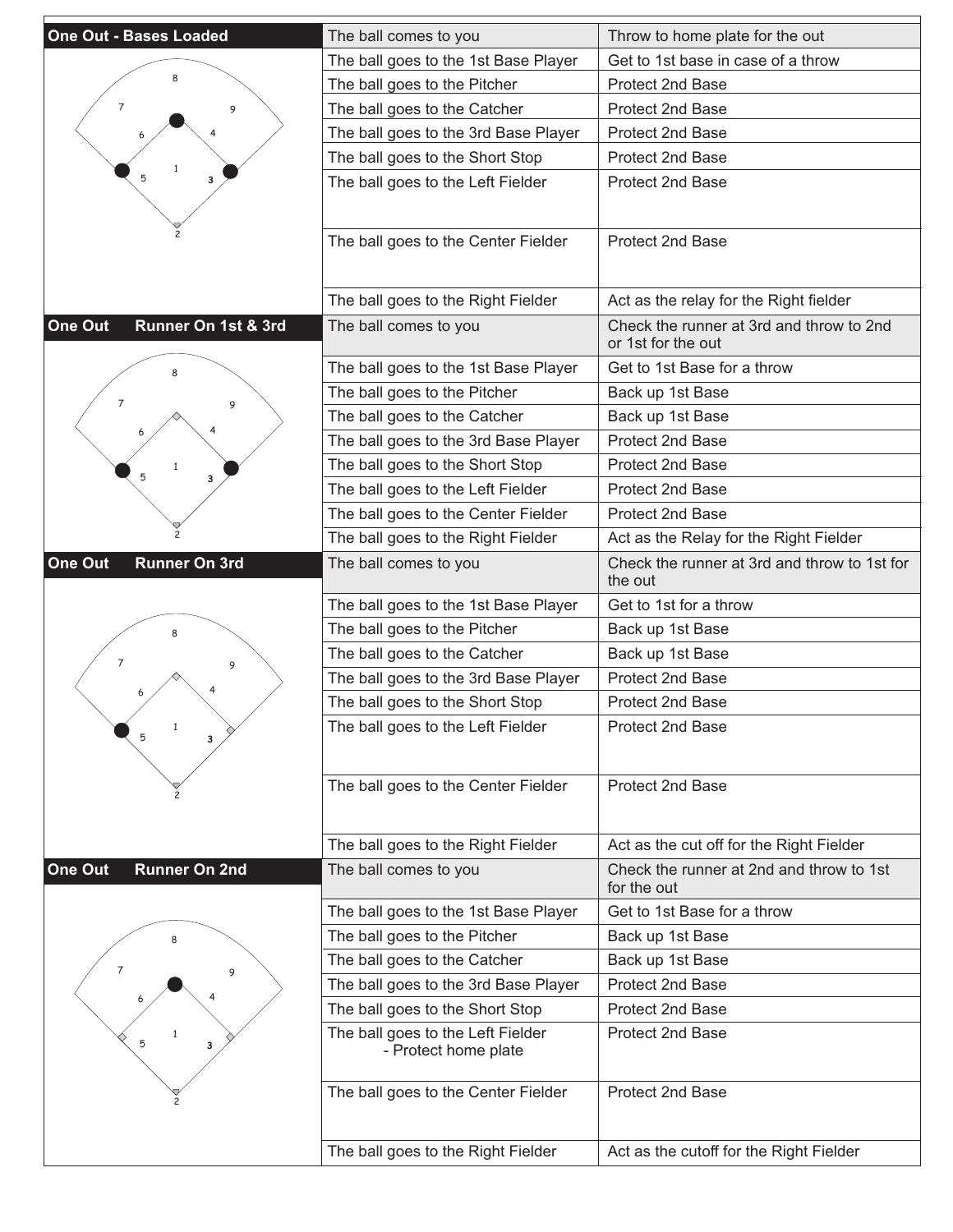| Two Out - No Runners On Base   | The ball comes to you                | Throw to 1st for the out               |
|--------------------------------|--------------------------------------|----------------------------------------|
|                                | The ball goes to 1st Base            | Get to 1st Base for the throw          |
|                                | The ball goes to the Pitcher         | Back up 1st Base                       |
| 8                              | The ball goes to the Catcher         | Back 1st Base                          |
| 7<br>9                         | The ball goes to the 3rd Base Player | <b>Protect 2nd Base</b>                |
|                                | The ball goes to the Short Stop      | Protect 2nd Base                       |
|                                | The ball goes to the Left Fielder    | Protect 2nd Base                       |
| $\mathbf{1}$                   |                                      |                                        |
| 5<br>з                         |                                      |                                        |
|                                | The ball goes to the Center Fielder  | Protect 2nd Base                       |
|                                |                                      |                                        |
|                                | The ball goes to the Right Fielder   | Act as a cut off if she needs you to   |
| Two Out - Runner On 1st        | The ball comes to you                | Throw to 1st or 2nd for the out        |
|                                | The ball goes to the 1st Base Player | Get to 1st Base for a throw            |
|                                | The ball goes to the Pitcher         | Back 1st Base                          |
|                                | The ball goes to the Catcher         | Back 1st Base                          |
|                                | The ball goes to the 3rd Base Player | Protect 2nd Base                       |
| 7<br>9                         | The ball goes to the Short Stop      | <b>Protect 2nd Base</b>                |
|                                |                                      | Protect 2nd Base                       |
|                                | The ball goes to the Left Fielder    |                                        |
| 5<br>3                         |                                      |                                        |
|                                | The ball goes to the Center Fielder  | Protect 2nd Base                       |
|                                |                                      |                                        |
|                                | The ball goes to the Right Fielder   | Act as a cut off if she needs you to   |
| Two Out - Runner On 1st & 2nd  | The ball comes to you                | Throw to 1st 2nd or 3rd for the out    |
|                                |                                      |                                        |
|                                |                                      |                                        |
|                                | The ball goes to the 1st Base Player | Get to 1st for a throw                 |
| 8                              | The ball goes to the Pitcher         | Back up 1st Base                       |
|                                | The ball goes to the Catcher         | Back up 1st Base                       |
| $\overline{7}$<br>9            | The ball goes to the 3rd Base Player | <b>Protect 2nd Base</b>                |
|                                | The ball goes to the Short Stop      | Protect 2nd Base                       |
|                                | The ball goes to the Left Fielder    | Protect 2nd Base                       |
| 5<br>3                         |                                      |                                        |
|                                | The ball goes to the Center Fielder  | Protect 2nd Base                       |
|                                |                                      |                                        |
|                                |                                      |                                        |
|                                | The ball goes to the Right Fielder   | Act as the cut off if she needs you to |
| Two Out - Runners On 2nd & 3rd | The ball comes to you                | Throw to 1st for the out               |
|                                | The ball goes to the 1st Base Player | Get to 1st for the throw               |
|                                | The ball goes to the Pitcher         | Back up 1st Base                       |
|                                | The ball goes to the Catcher         | Back up 1st Base                       |
| 7<br>9                         | The ball goes to the 3rd Base Player | Protect 2nd Base                       |
|                                | The ball goes to the Short Stop      | Protect 2nd Base                       |
|                                | The ball goes to the Left Fielder    | Protect 2nd Base                       |
| 5<br>3                         |                                      |                                        |
|                                | The ball goes to the Center Fielder  | Protect 2nd Base                       |
|                                |                                      |                                        |